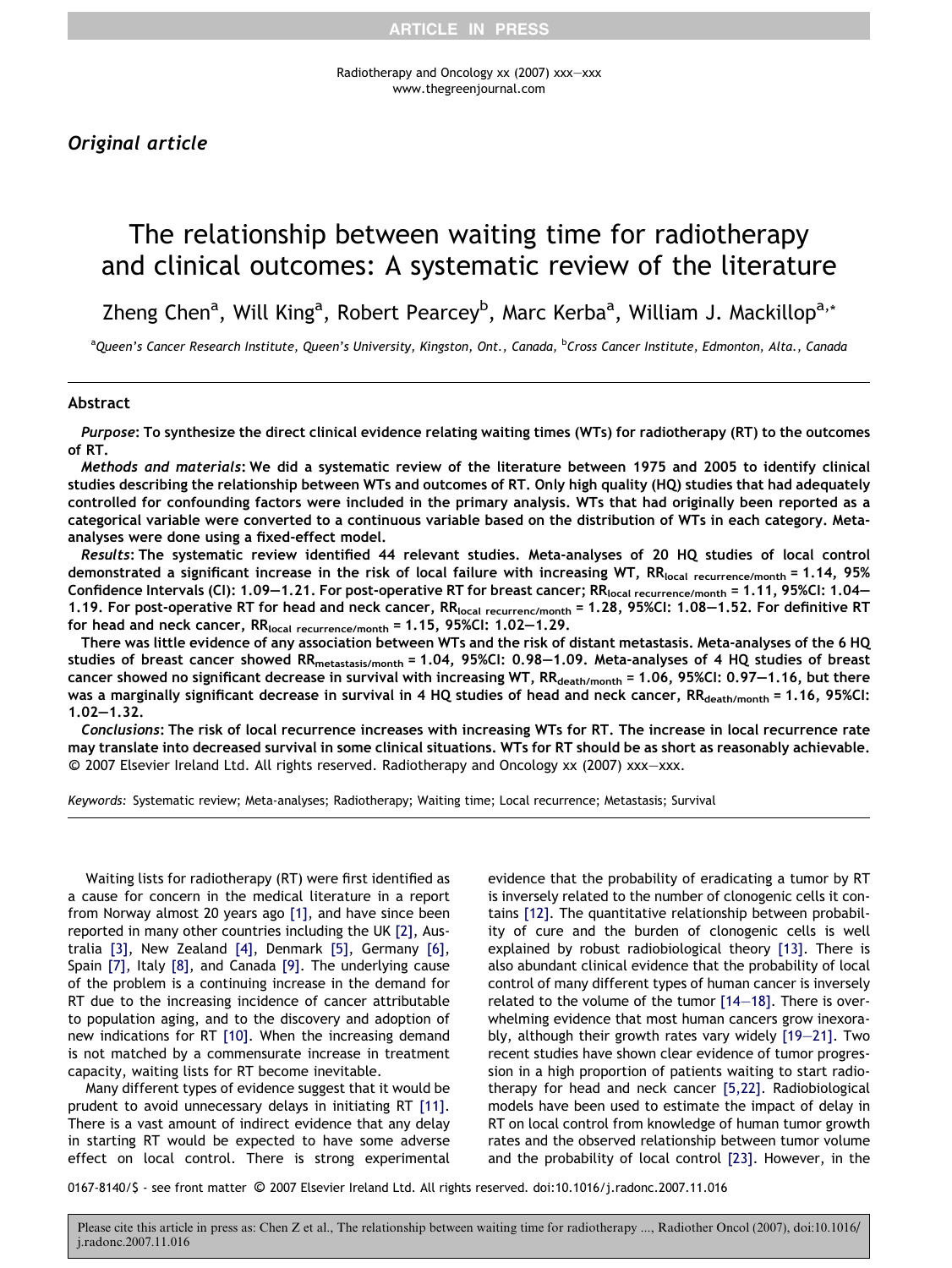era of ''evidence-based medicine'' [\[24\],](#page-12-0) there is skepticism about any recommendations that are based only on indirect evidence [\[11\].](#page-11-0) Estimates of the adverse consequences of delay based on radiobiological models have therefore not persuaded policy makers that waiting for RT poses a danger to patients [\[11\]](#page-11-0). The purpose of this paper was to synthesize the direct evidence that waiting for RT may affect clinical outcomes.

The project was undertaken in response to an unusual request from the Canadian federal and provincial governments for assistance from the research community in establishing ''evidence-based benchmarks'' for waiting times for selected procedures. Canada has experienced increasing problems with waiting lists for many different medical services [\[25–28\].](#page-12-0) These problems have been widely reported in the media and have gradually eroded public confidence in the Canadian health system. Public opinion polls have shown that ''wait times'' for medical care have become the greatest concern of many Canadian voters [\[29\].](#page-12-0) In November 2004, in response to increasing political pressure for action to reduce WTs, the federal and provincial governments of Canada made a joint announcement that they would establish ''evidence-based benchmarks'' for WTs for cancer treatment, cardiac surgery, joint replacements, cataract surgery, and diagnostic imaging [\[30\]](#page-12-0). The governments also announced that they would develop a national process for monitoring and reporting compliance with these benchmarks, although they stopped short of announcing the ''wait time guarantees'' that some advocacy groups were looking for [\[31\].](#page-12-0) In order to assist the government in establishing its waiting time ''benchmarks'', the Institute of Health Services Research and Policy of the Canadian Institutes of Health Research (CIHR) announced a fast-tracked Request for Applications to synthesize the relevant clinical evidence. This unique funding competition offered health services researchers the unusual opportunity to play a direct role in policy development. Our group was funded through this program to synthesize the direct clinical evidence relevant to the establishment of benchmarks for WTs for RT.

A randomized clinical trial (RCT) is the best way to detect and measure differences in the effectiveness of alternative treatment strategies [\[24\].](#page-12-0) However, no RCTs have been done to explore the effects of treatment delay on the outcomes of RT, and none are likely to be done in future, because most observers agree that this approach would be unethical in this context [\[32\].](#page-12-0) The best available evidence about the relationship between WTs for RT and outcomes therefore comes from retrospective observational studies. There have now been many clinical reports in which the outcomes of RT have been compared between patients who have waited longer or shorter periods for RT. Most have included quite small numbers of cases and have lacked the statistical power to detect the relatively small effects that have been predicted theoretically [\[32\].](#page-12-0) The purpose of the present study was to review and synthesize the clinical literature pertaining to the relationship between WTs and the outcomes of RT, in order to address the following specific questions: Does delay adversely affect the outcome(s) of RT, and if so, what is the quantitative relationship between the duration of delay and the risk of an adverse outcome?

Several previous systematic reviews of the field, including one from our own group, have reached somewhat different conclusions based on the available information [\[32–36\].](#page-12-0) Most have focused on the relationship between WTs and local control [\[32,33,35,37\],](#page-12-0) and three have dealt exclusively with breast cancer [\[33,35,37\].](#page-12-0) In the present review, we have taken a more comprehensive approach; we have included all types of cancer, and we have described and synthesized what is known about the relationship between WTs for RT and the probability of distant metastasis and survival, as well as the probability of local control. The present review also attempts to correct methodological weaknesses in previous studies, as discussed in detail in the methods section, and includes the results of a number of important new studies published in the four years since our last review.

# Methods and material

## Search strategy

We first searched the indexed databases including Pub-Med, HealthSTAR, CancerLit, Cochrane Library from 1975 to July 2005, using the keywords or Medical Subject Headings (MeSH) limited to humans: ''waiting lists'', ''wait times'', ''delay'', ''interval'', ''timing'', ''radiotherapy'', ''radiation'', ''irradiation'', ''outcome'', ''local recurrence'', ''metastasis'', ''survival'' in all the languages. Abstracts of these reports were scanned to exclude those that were clearly irrelevant. We next conducted manual searches of the reference lists of the key articles to identify relevant studies we might have missed on the primary search. We also reviewed abstracts from the annual meetings of the American Society for Therapeutic Radiology and Oncology (ASTRO) and the Canadian Association for Radiation Oncology (CARO). Where the same patient population has been studied in different reports, the most recent one was used. If the reports provided incomplete information or ambiguous description, we attempted to contact the authors for additional information.

### Inclusion criteria

Only clinical studies that met the following criteria were identified as relevant to our analysis: (a) all patients were treated with RT; (b) WT for RT was defined, measured, and reported; (c) one or more of the following outcomes was measured and reported: local control/failure, metastasis, survival, quality of life. Studies which measured tumor growth while waiting for RT, but did not measure outcomes were not included. Studies which modeled the impact of WTs on outcomes based on observed or expected tumor growth rates, but did not measure outcomes directly were not included.

## Quality criteria

We identified no relevant randomized trials. All the relevant studies which were identified were observational. The fundamental problem with observational studies is that the comparison groups may be imbalanced with respect to patient-related, disease-related, or treatment-related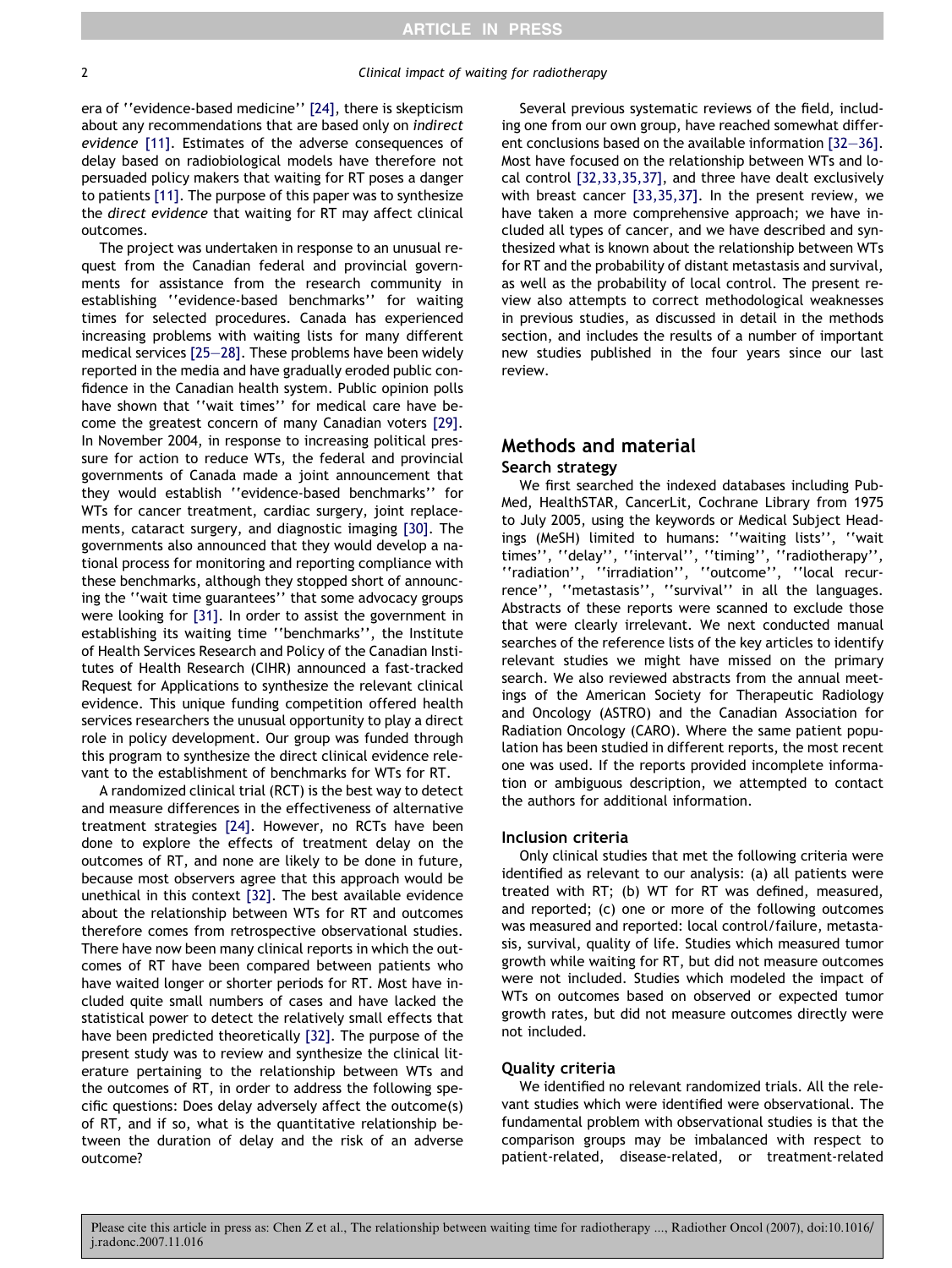factors, which might influence the outcome(s) of interest. We therefore made the *a priori* decision to confine our primary analyses to the studies in which the comparison groups (i.e. those who had waited for longer or shorter periods) were reasonably similar with respect to other prognostic factors associated with the outcome of interest, or which reported associations between WTs and outcomes after appropriate adjustment for differences in the relevant prognostic factors. We have used the term ''High quality'' (HQ) to describe the studies that met those criteria. We operationalized this approach by addressing the following questions: (a) Was the distribution of the relevant prognostic factors adequately described in the groups of patients which were compared? If NO, then classify the study as not of high quality (NHQ); if YES, proceed to question (b), Were the comparison groups balanced with respect to the relevant prognostic factors? If YES, classify the study as HQ; if NO, proceed to question (c), Were the reported results appropriately adjusted for any differences in the relevant prognostic factors? If YES, then classify as HQ; if NO, then classify as NHQ. Stage, grade, RT dose/fractionation, volumes and technique, and type of systemic treatment were deemed to be relevant in all studies. The status of the resection margins was deemed relevant for all studies of post-operative RT. In our previous review [\[32\],](#page-12-0) we used a nine-point scale to classify the quality of studies, but we abandoned this approach here in favor of the binary HQ/NHQ approach, because we believed that high scores in some aspects of study design should not be allowed to compensate for low scores in other areas of design that might independently bias results [\[38\].](#page-12-0)

The relevant studies were reviewed by four independent reviewers. Initially, the four reviewers unanimously agreed on the quality of 44 papers. Initial disagreements regarding the status of the remaining seven papers were usually attributable to one or more of the reviewers having missed some key points of information in the text, tables or figures. All disagreements were resolved by consensus.

#### Definition of delay

WT was defined as the interval from the date of diagnosis to start of RT for the primary RT, or from the date of surgery to the start of RT for the post-operative RT.

In many of the original reports, individual patient WTs were not reported. Patients were instead categorized into two or three groups, that had waited longer or shorter periods, and outcomes were compared between these groups. The cutoff points that separated the groups varied from study to study. In a few more-recent studies, individual WT was described and its association with outcomes was explored in a multivariate analysis which included individual WT as an independent continuous variable.

Combining the results of these disparate studies presents challenges. In our previous meta-analyses we were only able to synthesize the results of studies that compared outcomes of groups that had waited longer and shorter periods when they had used a common cutoff point to separate longer and shorter WTs. Studies that had not used the consensus cutoff point had to be left out of the meta-analyses. More importantly, this approach only permitted us to compare outcomes between patients who had experienced ''longer'' and ''shorter'' WTs, and it did not permit us the quantify the impact of delay per unit time, which is the quantity of interest from the clinical and policy perspectives.

## Data extraction

For the purposes of this study, Hazard Ratios (HRs) and Relative Risks (RRs) were treated as equivalent estimates of effect size [\[38\]](#page-12-0). In order to synthesize the results of studies with disparate WT variables (e.g. continuous and various categorical representations), we converted the WT effect size reported in each study to a regression coefficient  $(\beta)$ and standard error (SE) corresponding to a continuous representation per month of WT. For studies with categorical WT representations, the median was assigned to reflect the central value of WT for each category. If the original study did not provide the median WT in each category, it was estimated from the boundaries of the category, assuming that the shape of the WT distribution was similar to that observed in Ontario, for which complete data were available to us.

Regression coefficients and standard errors for continuous, dichotomous, and ordinal representations were converted as follows: (a) For the studies with continuous measurement of WTs, the  $\beta$  was calculated as log(HR), and the corresponding SE was calculated as (log(upper CI) log(lower CI))/3.92. The unit of HR was converted into months before calculation. (b) For studies with only two WT groups, for which only crude rates of outcomes were provided, RR and CI were computed from 2 by 2 contingency table. The  $\beta$  was calculated as log(RR)/(( $x_n - x_0$ ) \* 3.92), and the corresponding SE was calculated as (log(upper CI) log(lower CI))/( $(x_n - x_0) * 3.92$ ), where  $x_n$  denotes the exposure at group  $n$  level and  $x_0$  denotes the exposure at reference group. If only a p-value was provided, SE was calculated as the "test-based" method,  $SE = (logRR)/Z_p$ , where  $Z_p$  is the value of a unit-normal test (e.g.  $Z_p = 1.96$ if  $p = 0.05$ , two-tail test). (c) For the studies with more than two groups, weighted regression was used to estimate the  $\beta$ [\[38\]](#page-12-0). The SE was then computed employing the approach described in Greenland and Lognecker [\[39\].](#page-12-0)

#### Meta-analyses

The adjusted regression coefficients from individual studies were combined using a fixed-effect model. The inversevariance  $(1/SE<sup>2</sup>)$  was used to weigh individual studies. The primary analysis was confined to HQ studies. A secondary analysis, including all relevant studies, was done to explore the impact of exclusion of studies which did not meet our criterion of adequately controlling for potential confounding factors. In our previous review, we did an a priori stratification by primary cancer site on the effect of delay on local control in the analysis. On reflection, we considered this to be inappropriate since the fundamental mechanism by which delay might affect local control was common to all types of cancer. We therefore analyzed the results of all studies of local control together, although we also did stratified analyses of specific types of cancer. When examining the relationship between WTs and overall survival, we did not combine the results of studies of different types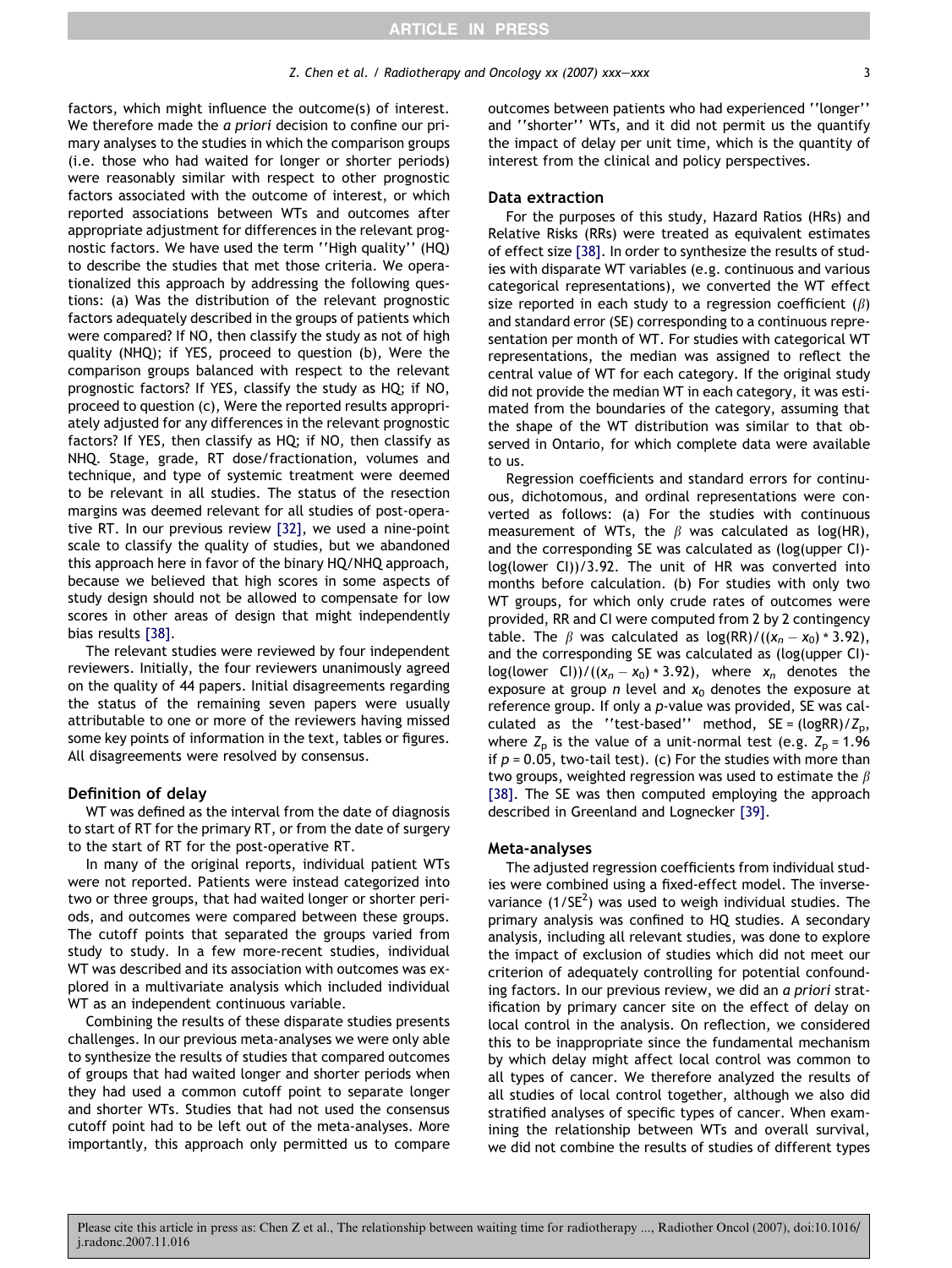of cancer, because it was self-evident that the impact of local failure on survival would mostly depend on the potential for surgical salvage which is dependant on primary site.

The homogeneity assumption in the meta-analyses was first assessed by the chi-square statistics:  $X_h = \sum w(b - E[b])^2$ ( $X_h$  is also referred to as Cochran's  $\chi^2$ ) [\[38\].](#page-12-0) This statistic is known as having high specificity but with low sensitivity [\[38\].](#page-12-0) The quantity  $I^2$  was then used to evaluate the extent of heterogeneity. This statistic has routinely been reported in Cochrane Reviews to help assess the consistency of metaanalyses since 2003  $[40]$ .  $l^2$  is calculated as

$$
I^2=100\%*(Q-df)/Q
$$

where Q is the Cochran's  $\chi^2$  [\[40\]](#page-12-0).  $l^2$  can be interpreted as the proportion of total variation due to heterogeneity [\[41\].](#page-12-0) A value greater than 50% indicates there may be substantial heterogeneity [\[42\]](#page-12-0).The meta-regression approach was used to further explore the sources of heterogeneity [\[38\]](#page-12-0).

To detect publication bias, we examined the asymmetry of standard error-based funnel plots using the linear regression method suggested by Egger et al. [\[43\]](#page-12-0). Briefly, the standard normal deviate (SND) is regressed against its precision. SND is defined as the effect size divided by its standard error, and precision is defined as the inverse of the standard error (regression equation: SND =  $\alpha + \beta$  \* precision). The intercept  $\alpha$  provides the quantity testing whether there is a statistically significant asymmetry. If  $\alpha$  is different from 0, there is statistical significant asymmetry, otherwise there is no evidence of asymmetry. In addition, the ''trim and fill'' approach was used to adjust the overall effect size to take account of publication bias [\[44,45\].](#page-12-0) Briefly, by assuming the symmetric distribution of studies in the funnel plot around the overall effect, the asymmetric studies indicated by L<sup>+</sup> statistic were 'trimmed' off. The overall effect was re-estimated based on the remaining studies, and then the asymmetric 'trimmed' studies were used to generate their mirror image studies around the modified overall effect to make the funnel plot symmetrical. The overall effect was finalized by accounting for all the observed and the artificial studies.

## Results

We identified 72 potentially relevant original reports, all of which were reviewed in detail. Forty-four studies, involving a total of 26,231 patients, reported on the relationship between WTs for RT, and one or more of the outcomes of interest. HQ studies involving 12,463 patients were identified and form the basis for the primary analysis [\[46–88\].](#page-12-0) Table 1 shows that the majority of these studies were conducted either in North America or in Europe, and most were published after 1995. The majority focused on breast

Table 1

|                       |                      | No. of studies (%)<br>$(n = 44)$ | Sample size<br>$(n = 26, 231)$ | No. of HQ studies (%)<br>$(n = 25)$ | Sample size<br>$(n = 12, 463)$ |
|-----------------------|----------------------|----------------------------------|--------------------------------|-------------------------------------|--------------------------------|
| Geographic area       | Canada               | 8(18.2%)                         | 5883                           | 8(32.0%)                            | 5883                           |
|                       | Europe               | 12(27.3%)                        | 14029                          | 9(36.0%)                            | 4203                           |
|                       | <b>United States</b> | 18 (40.9%)                       | 4538                           | $5(20.0\%)$                         | 1861                           |
|                       | Other                | 6(13.6%)                         | 1781                           | 3(12.0%)                            | 516                            |
| Primary sites         | <b>Breast</b>        | 24 (54.5%)                       | 19469                          | 11 (44.0%)                          | 6612                           |
|                       | <b>Head and Neck</b> | 14 (31.8%)                       | 5091                           | 9(36.0%)                            | 4238                           |
|                       | Sarcoma              | 2(4.55%)                         | 857                            | 1(4.00%)                            | 799                            |
|                       | Cervix               | 1(2.27%)                         | 200                            | 1(4.00%)                            | 200                            |
|                       | Lung                 | 1(2.27%)                         | 340                            | 1(4.00%)                            | 340                            |
|                       | <b>Brain</b>         | 1(2.27%)                         | 182                            | 1(4.00%)                            | 182                            |
|                       | Various              | 1(2.27%)                         | 92                             | 1(4.00%)                            | 92                             |
| Year                  | 1975-1989            | 1(2.27%)                         | 436                            | 1(4.00%)                            | 436                            |
|                       | 1990-1994            | 10 (22.7%)                       | 2294                           | 3(12.0%)                            | 861                            |
|                       | 1995-2000            | 21 (47.7%)                       | 9989                           | 11 (44.0%)                          | 5512                           |
|                       | $2001 - 2005$        | 12(27.3%)                        | 13512                          | 10 (40.0%)                          | 5654                           |
| Sample size           | ~100                 | 9(20.5%)                         | 528                            | 3(12.0%)                            | 199                            |
|                       | $100 - 299$          | 12(27.3%)                        | 2662                           | 6(24.0%)                            | 1491                           |
|                       | $300 - 499$          | 8(18.2%)                         | 3234                           | 6(24.0%)                            | 2453                           |
|                       | $500 - 999$          | 11(25.0%)                        | 7202                           | 8(32.0%)                            | 5354                           |
|                       | $\geqslant$ 1000     | 4 (9.09%)                        | 12605                          | $2(8.00\%)$                         | 2966                           |
| Status of publication | Abstract             | 3(6.82%)                         | 2883                           | $2(8.00\%)$                         | 1044                           |
|                       | Full-text            | 41 (93.2%)                       | 23348                          | 23 (92.0%)                          | 11419                          |
| Outcomes              | LC/LF <sup>a</sup>   | 38 (86.4%)                       | 17073                          | 20 (80.0%)                          | 11105                          |
|                       | Metastasis           | 10(22.7%)                        | 6261                           | 8(32.0%)                            | 5307                           |
|                       | Overall Survival     | 18 (40.9%)                       | 13903                          | 14 (56.0%)                          | 5653                           |

Please cite this article in press as: Chen Z et al., The relationship between waiting time for radiotherapy ..., Radiother Oncol (2007), doi:10.1016/ j.radonc.2007.11.016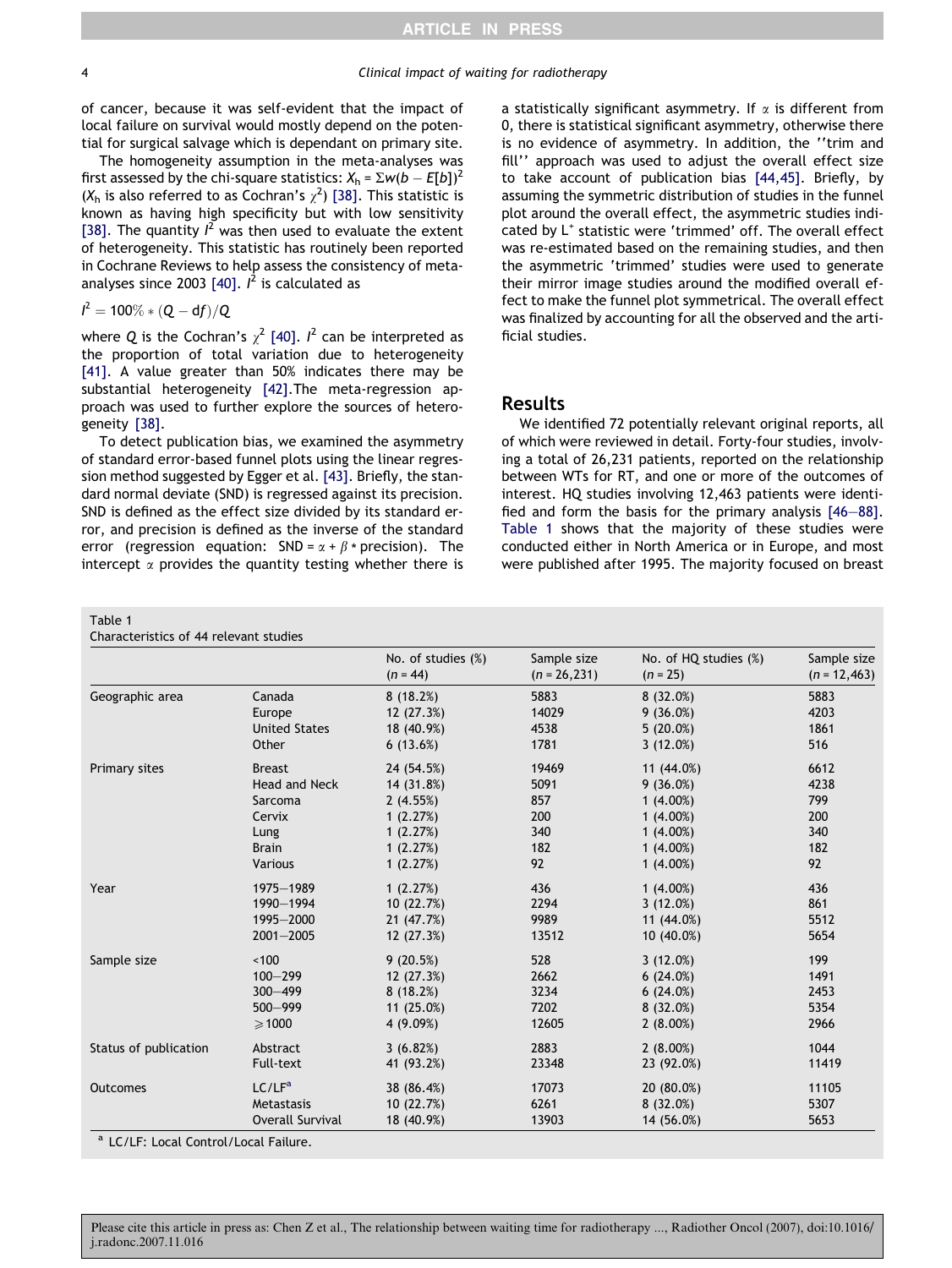| l<br>l<br>l<br>Ĭ<br>١                   | J | I | j<br>101 |
|-----------------------------------------|---|---|----------|
| ֧֖֧֚֚֚֚֚֚֚֚֚֚֚֚֚֚֚֚֚֚֚֚֝֝ <u>֓</u><br>i |   |   |          |

<span id="page-4-0"></span> $\Xi$  .<br> <br> <br> :

| Table 2<br>Characteristics of all the studies describing local recurrence |                      |                |                                          |                 |             |                |            |
|---------------------------------------------------------------------------|----------------------|----------------|------------------------------------------|-----------------|-------------|----------------|------------|
| Study                                                                     | Cancer sites         | Adjuvant chemo | Sequence of chemo and RT <sup>a</sup>    | Roles of RT     | Sample size | Measures of WT | HQ study   |
| Froud, 2000 [50]                                                          | <b>Breast</b>        | <b>NO</b>      |                                          | Post-lumpectomy | 1962        | Categorical    | <b>YES</b> |
| Vujovic, 1998 [49]                                                        | <b>Breast</b>        | <b>NO</b>      |                                          | Post-lumpectomy | 568         | Continuous     | <b>YES</b> |
| Whelan, 1996 [47]                                                         | <b>Breast</b>        | <b>NO</b>      |                                          | Post-lumpectomy | 400         | Categorical    | <b>YES</b> |
| Fourquet, 1995 [46]                                                       | <b>Breast</b>        | <b>NO</b>      |                                          | Post-lumpectomy | 1839        | Categorical    | <b>NO</b>  |
| Nixon, 1994 [53]                                                          | <b>Breast</b>        | <b>NO</b>      |                                          | Post-lumpectomy | 644         | Categorical    | <b>NO</b>  |
| Bahena, 1998 [52]                                                         | <b>Breast</b>        | <b>NO</b>      |                                          | Post-operative  | 623         | Categorical    | <b>NO</b>  |
| Clarke, 1985 [48]                                                         | <b>Breast</b>        | N <sub>O</sub> |                                          | Post-operative  | 436         | Categorical    | <b>YES</b> |
| Benk, 2004 [76]                                                           | <b>Breast</b>        | <b>YES</b>     | $CONC/C \rightarrow RT$                  | Post-lumpectomy | 482         | Continuous     | <b>YES</b> |
| Hebert-Croteau, 2004 [77]                                                 | <b>Breast</b>        | <b>YES</b>     | Not specified                            | Post-lumpectomy | 1004        | Categorical    | <b>YES</b> |
| Ampil, 1999 [51]                                                          | <b>Breast</b>        | <b>YES</b>     | $C \rightarrow RT$                       | Post-lumpectomy | 26          | Categorical    | <b>NO</b>  |
| Meek, 1996 [59]                                                           | <b>Breast</b>        | <b>YES</b>     | $C \rightarrow RT/SAND/CONC$             | Post-lumpectomy | 310         | Categorical    | <b>NO</b>  |
| Wallgren, 1996 [74]                                                       | <b>Breast</b>        | <b>YES</b>     | $C \rightarrow RT$                       | Post-lumpectomy | 433         | Categorical    | <b>YES</b> |
| Wallgren, 1996 [74] <sup>b</sup>                                          | <b>Breast</b>        | <b>YES</b>     | $C \rightarrow RT$                       | Post-lumpectomy | 285         | Categorical    | <b>YES</b> |
| Hartsell, 1995 [55]                                                       | <b>Breast</b>        | <b>YES</b>     | $C \rightarrow RT/SAND/CONC$             | Post-lumpectomy | 84          | Categorical    | <b>NO</b>  |
| Leonard, 1995 [58]                                                        | <b>Breast</b>        | <b>YES</b>     | $C \rightarrow RT$                       | Post-lumpectomy | 261         | Categorical    | NO         |
| Slotman, 1994 [54]                                                        | <b>Breast</b>        | <b>YES</b>     | $RT \rightarrow C$                       | Post-lumpectomy | 508         | Continuous     | <b>YES</b> |
| Metz, 2000 [87]                                                           | <b>Breast</b>        | <b>YES</b>     | $C \rightarrow RT$                       | Post-mastectomy | 221         | Categorical    | <b>NO</b>  |
| Yock, 2004 [79]                                                           | <b>Breast</b>        | <b>YES</b>     | $C \rightarrow RT$                       | Post-operative  | 290         | Categorical    | <b>YES</b> |
| McCormick, 1996 [60]                                                      | <b>Breast</b>        | <b>YES</b>     | $C \rightarrow RT$ vs $RT \rightarrow C$ | Post-operative  | 471         | Categorical    | <b>NO</b>  |
| Recht, 1996 [61]                                                          | <b>Breast</b>        | <b>YES</b>     | $C \rightarrow RT$ vs RT $\rightarrow C$ | Post-operative  | 244         | Categorical    | <b>YES</b> |
| Buchholz, 1993 [56]                                                       | <b>Breast</b>        | <b>YES</b>     | $C \rightarrow RT$                       | Post-operative  | 105         | Categorical    | <b>NO</b>  |
| Nguyen, 1993 [86]                                                         | <b>Breast</b>        | <b>YES</b>     | $C \rightarrow RT$                       | Post-operative  | 187         | Categorical    | <b>NO</b>  |
| Recht, 1991 [57]                                                          | <b>Breast</b>        | <b>YES</b>     | $C \rightarrow RT/SAND/CONC$             | Post-operative  | 286         | Categorical    | <b>NO</b>  |
| Leon, 2003 [82]                                                           | Head and Neck        | <b>NO</b>      |                                          | Definitive      | 800         | Categorical    | <b>YES</b> |
| Fortin, 2002 [63]                                                         | Head and Neck        | <b>NO</b>      |                                          | Definitive      | 623         | Categorical    | <b>YES</b> |
| Brouha, 2000 [65]                                                         | Head and Neck        | <b>NO</b>      |                                          | Definitive      | 362         | Continuous     | <b>YES</b> |
| O'Sullivan, 1998 [62]                                                     | Head and Neck        | <b>NO</b>      |                                          | Definitive      | 644         | Continuous     | <b>YES</b> |
| Barton, 1997 [66]                                                         | <b>Head and Neck</b> | <b>NO</b>      |                                          | Definitive      | 581         | Continuous     | <b>NO</b>  |
| Lee, 1994 [64]                                                            | Head and Neck        | <b>NO</b>      |                                          | Definitive      | 290         | Continuous     | <b>YES</b> |
| Marshak, 2004 [80]                                                        | Head and Neck        | <b>NO</b>      |                                          | Post-operative  | 44          | Categorical    | <b>YES</b> |
| Suwinski, 2003 [81]                                                       | Head and Neck        | <b>NO</b>      |                                          | Post-operative  | 868         | Continuous     | <b>YES</b> |
| Dixit, 1998 [67]                                                          | Head and Neck        | <b>NO</b>      |                                          | Post-operative  | 61          | Categorical    | <b>NO</b>  |
| Trotti, 1993 [69]                                                         | Head and Neck        | <b>NO</b>      |                                          | Post-operative  | 30          | Categorical    | <b>NO</b>  |
| Ampil, 1993 [70]                                                          | Head and Neck        | <b>NO</b>      |                                          | Post-operative  | 70          | Categorical    | <b>NO</b>  |
| Kajanti, 1991 [68]                                                        | Head and Neck        | <b>NO</b>      |                                          | Post-operative  | 63          | Categorical    | <b>YES</b> |
| Schiff, 1990 [75]                                                         | Head and Neck        | <b>NO</b>      |                                          | Post-operative  | 111         | Categorical    | <b>NO</b>  |
| Ballo, 2004 [84]                                                          | Sarcoma              | <b>YES</b>     | $C \rightarrow RT$                       | Post-operative  | 799         | Categorical    | <b>YES</b> |
| Schwartz, 2002 [85]                                                       | Sarcoma              | <b>YES</b>     | $C \rightarrow RT$                       | Post-operative  | 58          | Categorical    | <b>NO</b>  |

 $^{\rm a}$  *Abbreviation*: C  $\rightarrow$  RT: Chemo prior to RT; SAND: ''Sandwich''; CONC: Concurrent; RT  $\rightarrow$  C: RT prior to chemo.<br><sup>b</sup> The Wallgren study was separated into two independent studies because two independent populatio

Z. Chen et al. / Radiotherapy and Oncology xx (2007) xxx–xxx

Z. Chen et al. / Radiotherapy and Oncology xx (2007) xxx-xxx

ARTICLE IN PRESS

Ξ ー<br>DHC、

**TTCLE**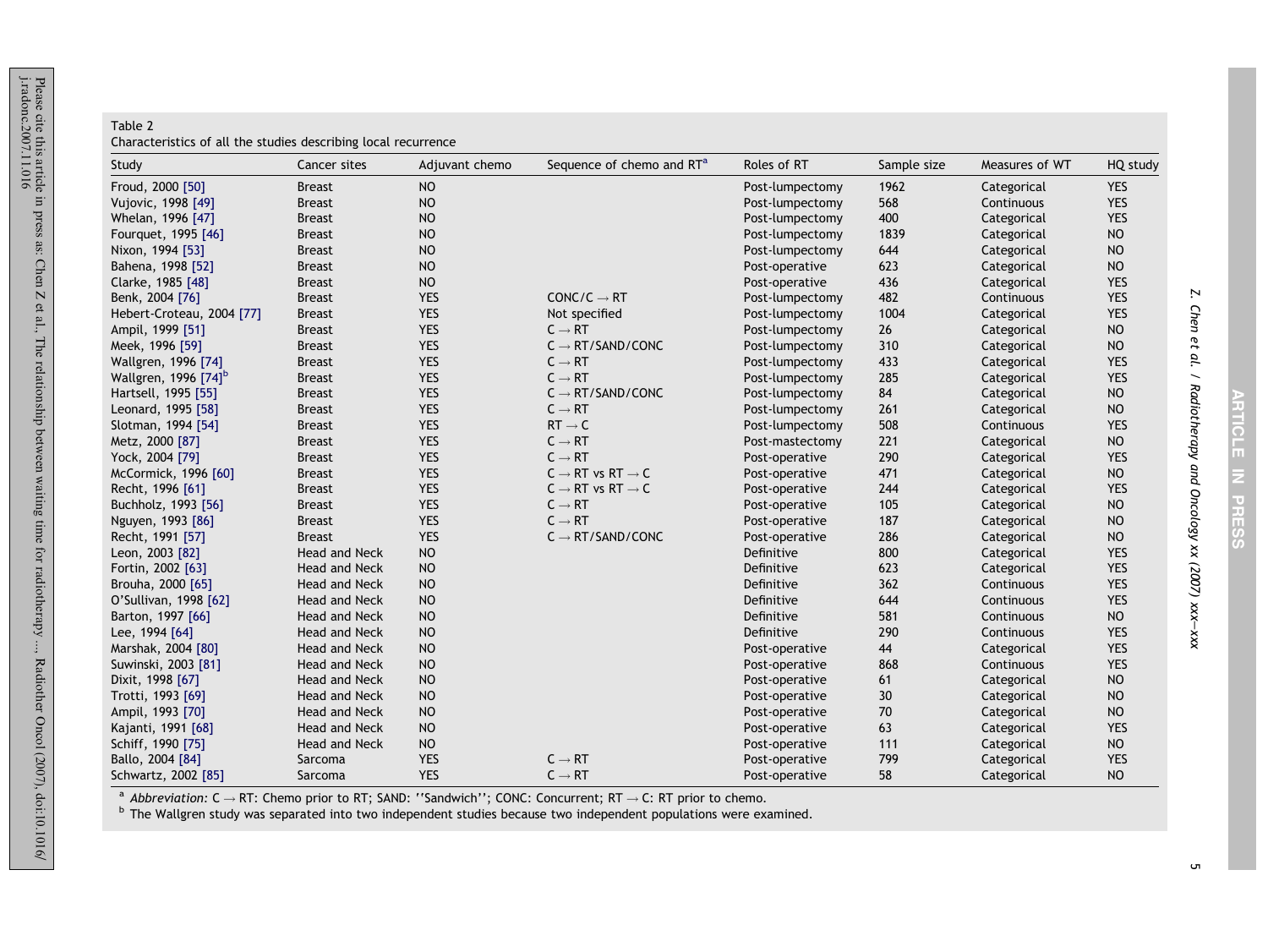cancer or head and neck cancer. Three reports were available in abstract form only. All the others were available as full-text manuscripts. Most studies reported on local control rates, many also reported on survival and some also reported rates of metastasis.

[Table 2](#page-4-0) describes the 38 studies which examined the relationship between WTs and the risk of local recurrence. We were able to calculate RR<sub>local recurrence</sub> in 36 studies. This was not possible for the two remaining studies because no local failures were found in either one or other arm of those studies. Figs. 1 and 2 illustrate how the raw data from the original studies were converted into RR's per month of delay. Fig. 1 shows the relationship between WTs and the rate of local recurrence in the eight HQ studies of breast cancer in which outcomes had been described in subgroups of patients defined by WT. This type of graph was first used for this purpose by Heinmüller [\[36\].](#page-12-0) The points show the local recurrence rates observed in subgroups of patients who waited for longer or shorter periods. The slopes of the line illustrates the strength of the association between WTs and the risk of local recurrence. In studies that reported the rate of local recurrence in only two groups of cases, the relationship between WTs and risk of local recurrence is represented by a straight line. In studies that had more than two groups, the slope is free to vary if the trend in risk is not constant over time. Most studies show an up-going trend, indicating an increase in the risk of recurrence with increasing WT. The baseline WT in the groups of cases that had waited the shortest period varied from study to study. The slopes of the lines which indicates the strength of the relationship between WTs and the risk of recurrence also varied, but there is no evidence of any systematic relationship between the baseline WT and the strength of the association between WTs and risk of recurrence. Thus the collective results of these studies do not suggest that there is a threshold below which delay has a lesser impact on the risk of local recurrence, although one study showed an initial downward trend followed by an upward trend. This question was addressed more quantitatively in the metaregression (see below).

For the purposes of the meta-analyses it was assumed that the relationship between WTs and risk of local recurrence was constant over time. For studies with >2 subgroups, the overall RR was estimated by the weighted mean RR/month of each sequential pair of observations. Fig. 2 illustrates the RRs derived in this way from the original breast cancer studies described in Fig. 1. In Fig. 2, we have also shown the results of three additional breast cancer studies in which WTs had been treated as a continuous variable and the RR had been derived by regression analysis. The slopes of the lines in Fig. 2 represent the RR's that were incorporated into the meta-analyses described below. The figure also shows the weighted average of the results of the 11 breast cancer studies along with the 95% confidence limits on this estimate derived from the meta-analyses.

[Fig. 3](#page-6-0) shows the RRs of local recurrence and 95%CI derived from all 20 HQ primary studies (all cancer sites), in the form of a conventional forest plot. The overall  $RR<sub>local</sub>$  $recurrence = 1.14$  (CI: 1.09-1.21) per month of delay. The Cochran  $\chi^2$  test showed significant heterogeneity  $(\chi^2 = 34.6, p = 0.016)$ . We calculated  $l^2$  as a measure of the

Fig. 1. The relationship between WTs and the local recurrence rate in eight HQ studies of post-operative RT for breast cancer. The original studies are identified by the numbers which correspond to those in the reference list. The points correspond to subgroups of patients who waited for longer or shorter periods. The slope of the line joining the points illustrates the strength of the relationship between WTs and the risk of local failure. This representation of the data was borrowed from the approach described by Heinmüller  $[36]$ .

**48**

**47**

**0 4 10**

**2 6 8**

**<sup>61</sup> <sup>74</sup> <sup>77</sup>**

**79**

**50**

**74**

**\***

**Waiting Time (months)**



Fig. 2. The relationship between WTs and relative risk of local recurrence in 11 HQ studies of post-operative RT for breast cancer. The solid lines represent the relationship between WTs and the relative risk of recurrence derived from the studies in which WT was treated as a categorical variable. The dashed lines represent the results of studies in which WT was treated as a continuous variable. The bold continuous line and the shaded area represent the weighted average of RR of local recurrence and its 95%CI.

heterogeneity among these 20 studies, and found a moderate heterogeneity  $(I^2 = 45%)$  in comparison to 509 other meta-analyses in the Cochrane Database of Systematic Reviews [\[40\].](#page-12-0) Meta-regression showed no significant association between the primary cancer site  $(p = 0.44)$  or the baseline WT ( $p = 0.32$ ), and the strength of the association between WTs and the risk of local recurrence.

[Fig. 3](#page-6-0) also shows the results of stratified meta-analyses in which studies were grouped based on the primary site of the cancer and the context in which RT was used (post-opera-

**0**

**5%**

**10%**

**Local Recurrence Rate**

Local Recurrence Rate

**15%**

**20%**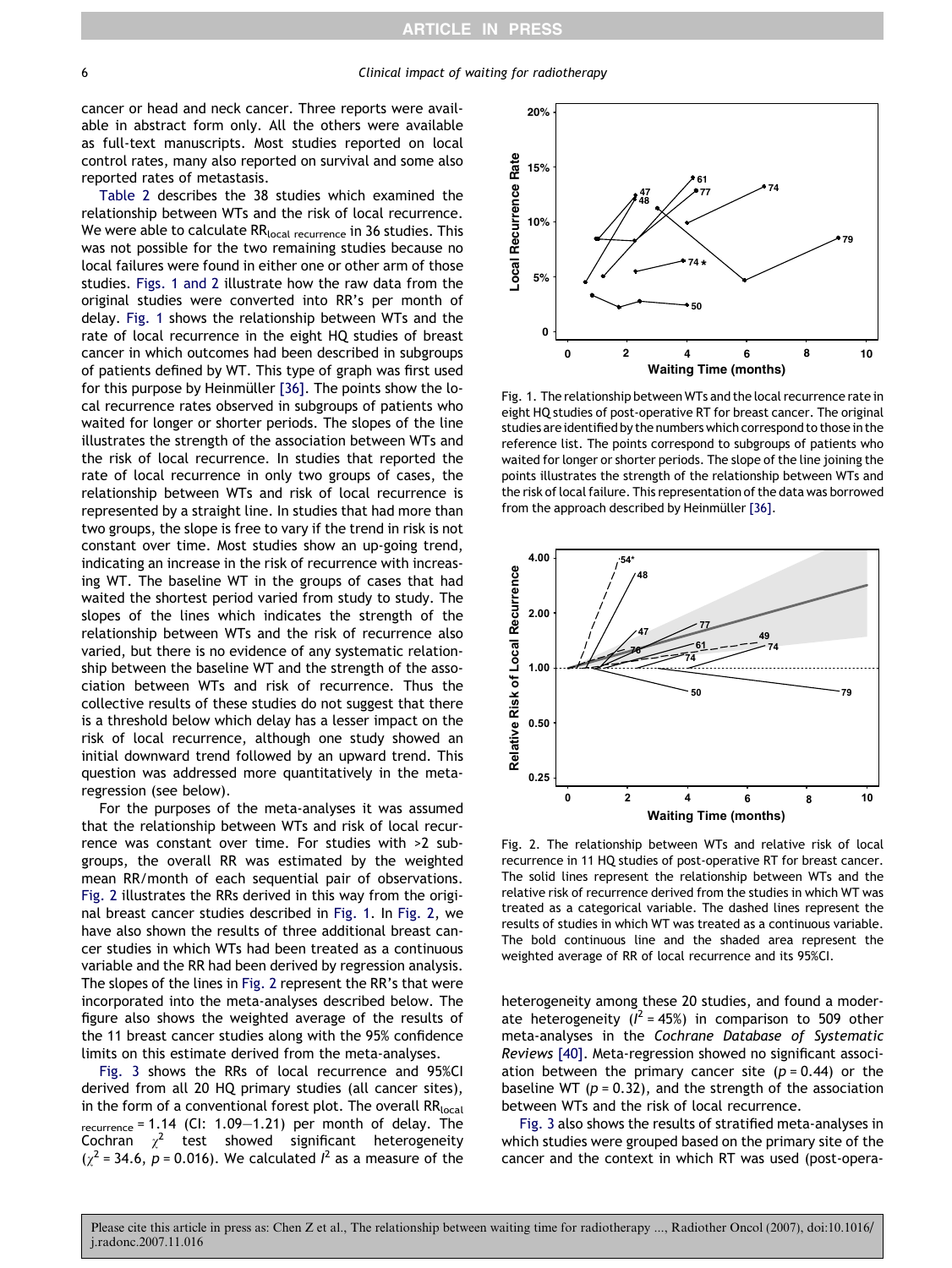#### Z. Chen et al. / Radiotherapy and Oncology xx (2007) xxx–xxx 7

<span id="page-6-0"></span>

Fig. 3. Meta-analyses of 20 HQ studies of the relationship between WTs and local control. The size of box represents the weighting factor assigned to the study based on  $1/SE^2$ . The length of line or diamond (in combined results) represents the 95%CI.

tive versus definitive RT). The RR<sub>local recurrence</sub> following post-operative RT for breast cancer was 1.11 per month of delay (95%CI: 1.04-1.19). The value of RR<sub>local recurrence</sub> estimated from studies which included only patients who had not received chemotherapy (1.11, 95%CI: 0.94–1.33) was the same as the value derived from studies that included patients who had received chemotherapy (1.11, 95%CI: 1.03– 1.19). The  $RR<sub>local recurrence</sub>$  following post-operative RT for head and neck cancer was 1.28 per month of delay (95%CI: 1.08–1.52). The  $RR_{local\ recurrence}$  following definitive RT for head and neck cancer was 1.15 per month of delay (95%CI:  $1.02 - 1.29$ ).

[Fig. 4](#page-7-0) shows a funnel plot that illustrates that the degree of asymmetry of the individual study results around the pooled log(RR) of 0.13 for all 20 HQ studies combined. There appears to be some asymmetry. The degree of asymmetry was not statistically significant by Egger's method [\[43\]](#page-12-0)  $(p = 0.12)$ , but this approach is known to be fairly insensitive [\[44,45\].](#page-12-0) We therefore used the 'trim and fill' approach to adjust our estimate of effect size for the observed asymmetry, on the assumption that it reflected publication bias. Four studies on the right side of the graph which were not matched by similar studies on the left were first identified as described by Duval and Tweedie [\[44,45\].](#page-12-0) These studies were then ''trimmed'', i.e. excluded from the pool, and the RR was recalculated based on the residual studies. In the final step, these four studies were replaced in the pool along with four ''mirror image'' studies created to compensate for unreported studies. The meta-analysis was repeated to derive confidence limits on the adjusted RR. The corrected estimate of RR<sub>local recurrence</sub> was 1.12, 95%CI: 1.06–1.18, indicating that the positive association between WTs and the risk of local recurrence was unlikely to be explained by publication bias.

[Fig. 5](#page-8-0) shows the results of secondary analysis in which we included the 16 additional studies that had been excluded from the primary analysis because they did not meet our HQ criteria for adequate control of possible confounding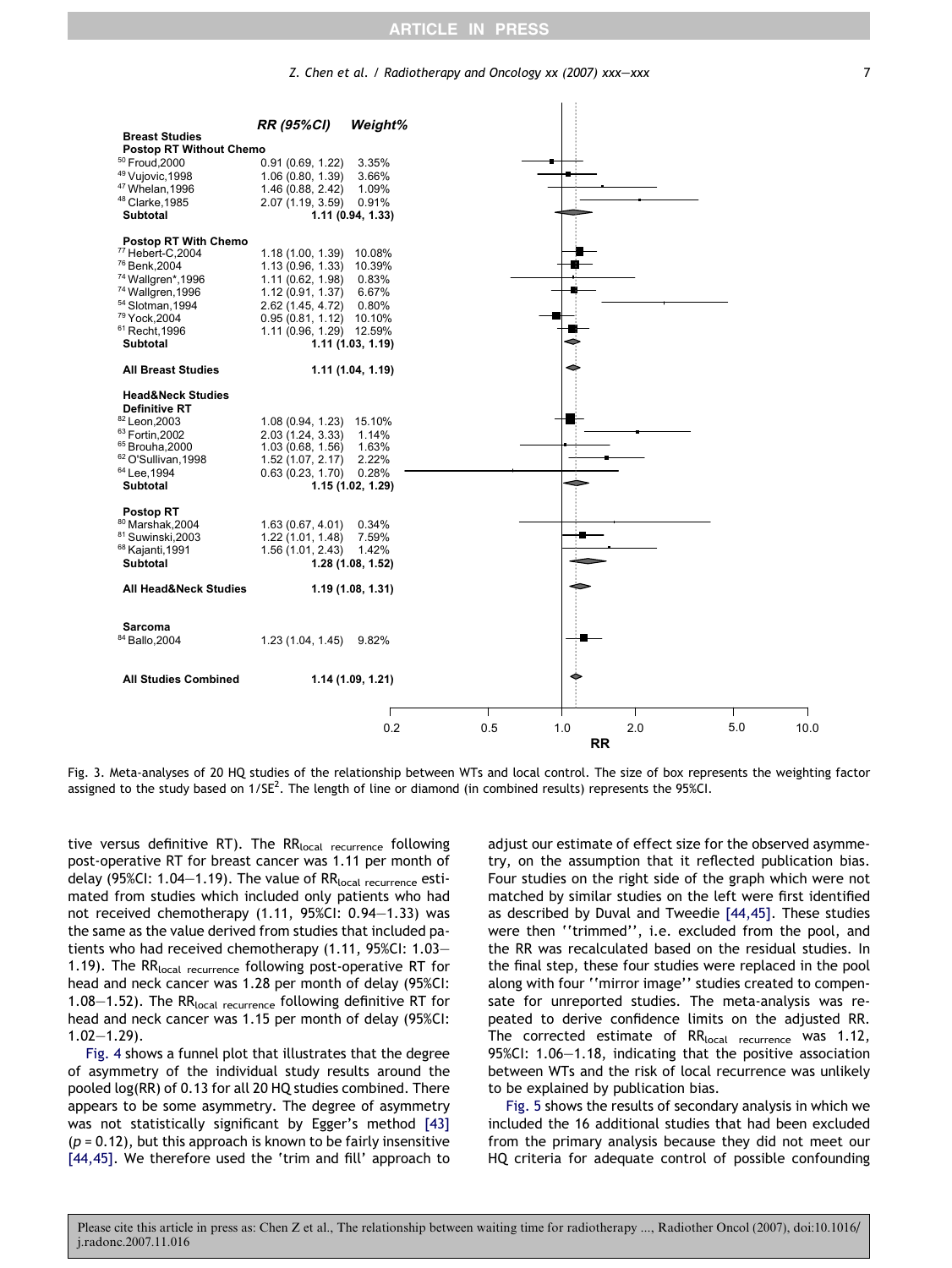<span id="page-7-0"></span>

Fig. 4. Funnel plot with 95% confidence limit. The funnel plot shows the relationship between RR and standard error of log RR. The vertical reference line is the combined RR for all the HQ studies. The solid circles  $(\bullet)$  are the 20 observed HQ studies, and the open circles  $( \circ )$  are the studies generated artificially to account for the potential publication bias. The bottom panel shows the difference of overall effect between before  $(\blacksquare)$  and after  $(\square)$  adjusting for publication bias.

factors. The results of the meta-analyses of all 36 studies were similar to those of the primary analysis confined to the 20 HQ studies. For all 36 studies, the RR<sub>local recurrence</sub> was 1.13 (95%CI: 1.08–1.18), compared to 1.14 (95%CI: 1.09–1.21) for the 20 HQ studies. Thus there was no indication that the results of our primary analysis were affected by exclusion of the lower quality studies.

# Relationship between waiting time and risk of distant metastasis

[Table 3](#page-9-0) describes the 10 individual studies that explored the relationship between WTs and the risk of distant metastasis. [Fig. 6](#page-9-0) shows the RR per month of delay in RT in the eight HQ studies that met our criteria for adequate control for potential confounding factors in the form of a forest plot. Only in breast cancer were there sufficient studies to justify a meta-analysis. The  $RR_{\text{metastasis/month}} = 1.04$ , 95%CI: 0.98–1.09 for post-operative RT for breast cancer.

# Relationship between Waiting Time and Overall Survival

[Table 4](#page-10-0) describes the 18 studies that explored the relationship between WTs for RT and overall survival. [Fig. 7](#page-10-0) shows the  $RR_{death/month}$  in the 14 HQ studies that met our criteria for adequate control for potential confounding factors. There was no significant association between WTs for RT and survival in the 4 HQ studies of breast cancer,  $RR_{death/month} = 1.06, 95\%$ CI: 0.97-1.16. There was a marginally significant decrease in survival with increasing WTs in the 5 HQ studies of head and neck cancer  $RR_{death}$  $_{\rm month}$  = 1.16, 95%CI: 1.02-1.32. The single study that explored the relationship between delay and survival in cervical cancer showed a trend toward decreased survival with longer WTs, but this was not statistically significant.

## Relationship between waiting time and quality of life

We identified no studies that quantitatively examined the relationship between WTs for RT and quality of life.

# **Discussion**

The main finding of this study is that delay in starting RT is associated with an increase in the risk of local recurrence. This association has been shown to be statistically significant in breast cancer and in head and neck cancer. As might be predicted based on their respective growth rates [\[5,22,89,19\]](#page-11-0), the association between WTs and the risk of local recurrence is stronger in head and neck cancer than in breast cancer, although that difference is not statistically significant. Consistent with the different clinical consequences of local failure in these two sites, there was also some evidence of a decrease in survival in head and neck cancer with increasing WTs, but less evidence of any similar association in breast cancer. There is no evidence to suggest that the relationship between delay in RT and local recurrence is unique to these two cancer sites. To date, there have been no studies with sufficient power to rule out the presence of an association of similar magnitude in other cancer sites. In contrast, we found no significant association between delay in RT and the risk of distant metastasis in any site. In the context of breast cancer, there was sufficient information available to suggest that any increase in the risk of metastasis must be relatively small compared to the increase in the risk of local recurrence.

We considered the possibility that the observed association between WTs and the risk of local recurrence might be due to selection bias. Although none of the original studies compared outcomes in groups of patients who had been randomized to longer or shorter delays, we did take steps to ensure that the comparison groups were either well balanced with respect to relevant prognostic factors, or that those factors had been adequately controlled for in the analysis. Moreover, there is little reason to suspect an imbalance between the groups that would bias the results in favor of those who had been treated more promptly. In general, doctors would be expected to select worse rather better cases for earlier treatment and this would lead to underestimation rather than overestimation of the magnitude of the association between delay and local recurrence. The absence of any significant association between delay and the risk of metastasis in breast cancer makes it particularly unlikely that the observed association between delay and local control is due to longer delays in the treatment of patients with more aggressive or advanced cancers. It remains possible that patients with head and neck cancer who have had more extensive surgery for more advanced cancers may have to wait longer for RT because of delayed wound healing and this might indeed create an artificial association between delay and local control. This effect could not, of course, explain the significant association between WTs and the risk of local recurrence in patients who receive definitive RT of head and neck cancer.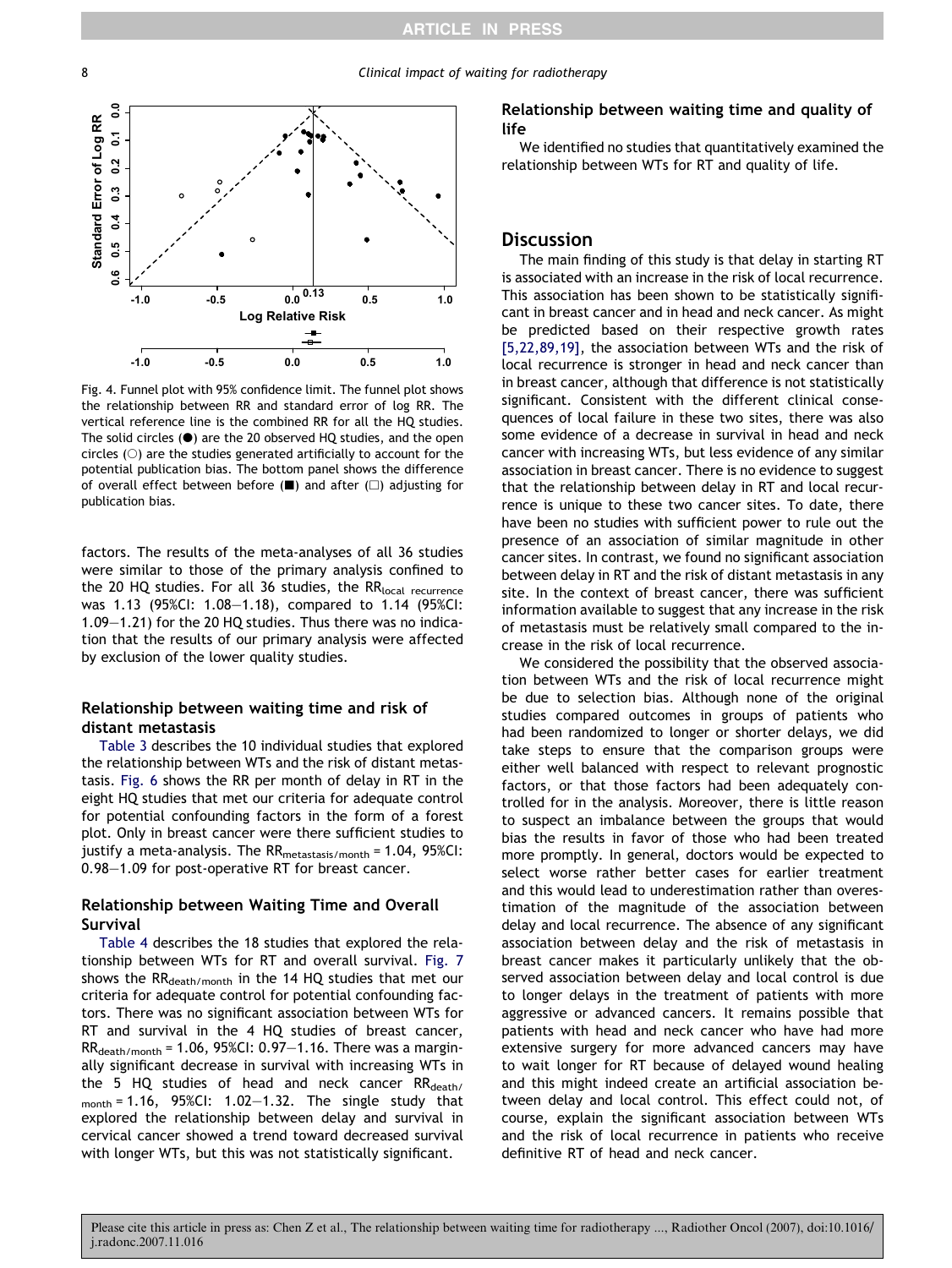# ARTICLE IN PRESS

#### Z. Chen et al. / Radiotherapy and Oncology xx (2007) xxx–xxx 9

<span id="page-8-0"></span>

Fig. 5. Meta-analyses of all 36 studies of the relationship between WTs and local control. The forest plot shows the results of the meta-analyses of local recurrence including HQ and NHQ studies.

The possibility of publication bias was also considered. It seems likely that investigators would be more committed to publishing positive findings and that editors would be more

likely to consider papers that report positive results. However, the funnel plot analysis showed only a modest degree of asymmetry providing little evidence of publication bias.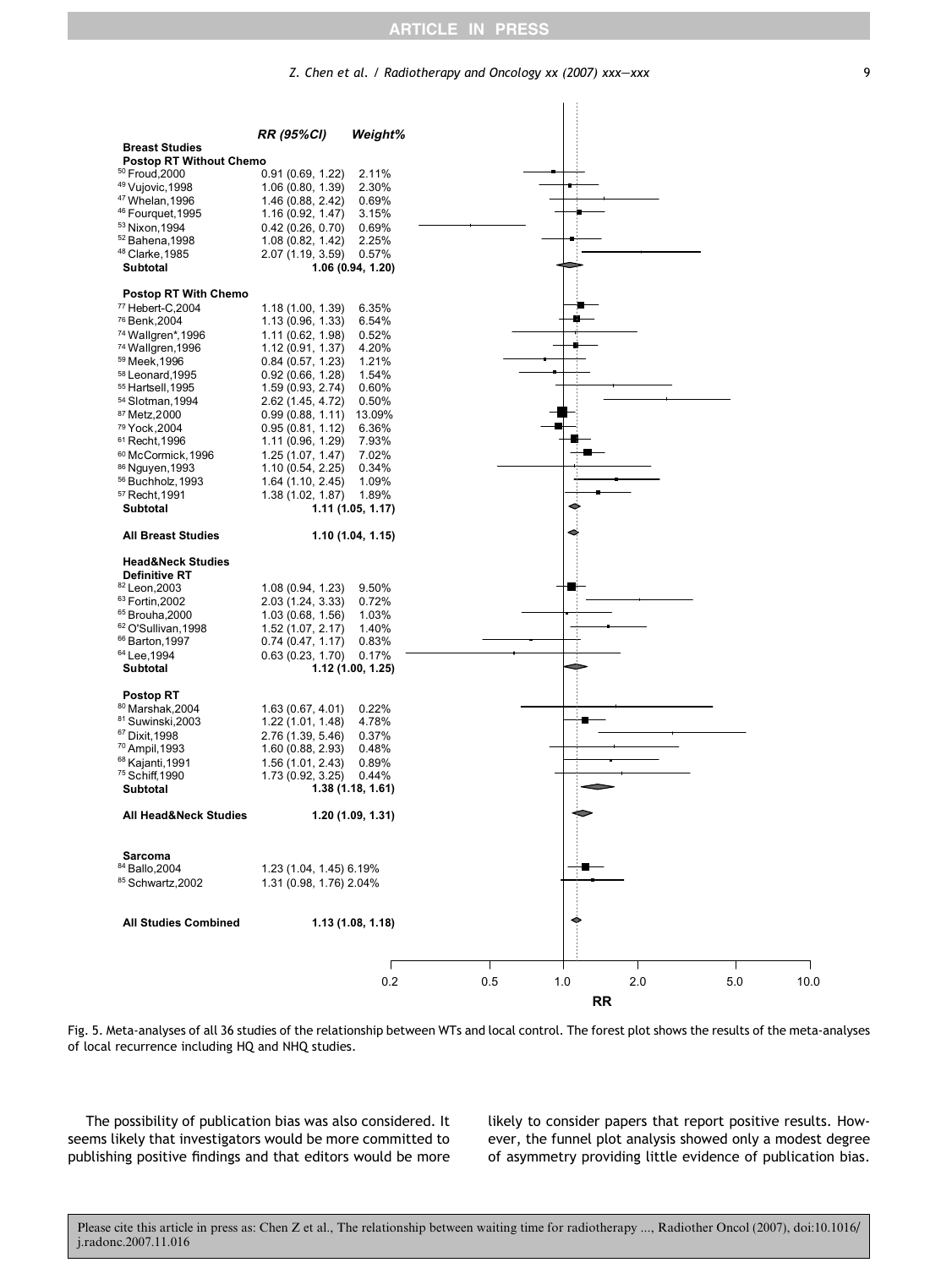#### Clinical impact of waiting for radiotherapy

<span id="page-9-0"></span>

| ÷ |  |
|---|--|
|   |  |
|   |  |
|   |  |

Table 3

| Characteristics of all the studies describing metastasis |               |                 |             |                   |            |
|----------------------------------------------------------|---------------|-----------------|-------------|-------------------|------------|
| Study                                                    | Cancer Site   | Role of RT      | Sample size | Measurement of WT | HQ study   |
| Hebert-Croteau, 2004 [77]                                | <b>Breast</b> | Post-lumpectomy | 1004        | Categorical       | <b>YES</b> |
| Froud, 2000 [50]                                         | <b>Breast</b> | Post-lumpectomy | 1962        | Categorical       | <b>YES</b> |
| Wallgren, 1996[74] <sup>a</sup>                          | <b>Breast</b> | Post-lumpectomy | 285         | Categorical       | <b>YES</b> |
| Wallgren, 1996 [74]                                      | <b>Breast</b> | Post-lumpectomy | 433         | Categorical       | <b>YES</b> |
| Meek, 1996 [59]                                          | <b>Breast</b> | Post-lumpectomy | 310         | Categorical       | NO         |
| Nixon, 1994 [53]                                         | <b>Breast</b> | Post-lumpectomy | 644         | Categorical       | NO         |
| Yock, 2004 [79]                                          | <b>Breast</b> | Post-operative  | 290         | Categorical       | <b>YES</b> |
| Recht, 1996 [61]                                         | <b>Breast</b> | Post-operative  | 244         | Categorical       | <b>YES</b> |
| Lee, 1994 [64]                                           | Head and Neck | Definitive      | 290         | Continuous        | <b>YES</b> |
| Ballo, 2004 [84]                                         | Sarcoma       | Post-operative  | 799         | Categorical       | <b>YES</b> |

<sup>a</sup> The Wallgren study was separated into two independent studies because two independent populations were examined.



Fig. 6. Meta-analyses of eight HQ studies describing the relationship between WTs and metastasis.

Moreover, adjusting for the observed asymmetry had only a small impact on the strength of the observed association between WTs and local control.

Although we tried to minimize the impact of bias on our results, we acknowledge that all the observational studies that were included in our meta-analyses would be classified as no better than level 3 or 4 evidence in Sackett's typology of levels of evidence [\[90\]](#page-13-0). Thus, when viewed through the lens of ''evidence-based medicine'', our results might seem inconclusive. However, we believe that this is the wrong paradigm to apply in this context [\[91\]](#page-13-0). Sackett's rules of evidence were intended for use in evaluating the benefits of therapeutic interventions. They were not intended for evaluating the risks of exposure to potentially avoidable hazards. Sackett, in fact, recommends a different approach to the evaluation of the potential harms of treatment which is much closer to the approach generally used in evaluating environmental hazards [\[90\]](#page-13-0). Recognizing that it is usually impossible to do randomized clinical trials purely to evaluate potential harm to patients, he recommends that in appraising evidence in this context, we begin by asking the question, ''Was the type of study done the strongest that could have been performed under the circumstances?'' He then recommends that we apply Hill's criteria for cause and effect relationships to the entire body of evidence that bares on the question [\[92\]](#page-13-0). For the reasons outlined in the introduction, randomized trials cannot be done to evaluate the adverse effects of treatment delay and observational cohort studies represent the best source of direct evidence that delay is harmful. However, they are not the only source of relevant evidence. There is also strong indirect evidence that delay increases the risk of local failure, based on good clinical evidence that: (a) tumors progress while patients are waiting for RT; and (b) the probability of local tumor control by RT is dependant on the extent of the disease [\[91\].](#page-13-0) Moreover, the relationship between tumor volume and local control is well explained by robust radiobiological theory, which has been validated experimentally [\[23\]](#page-12-0). When Hill's criteria are applied to the entire literature that links delay in RT to increased rates of local recurrence, the evidence that delay causes an increase in the risk of local recurrence appears to be essentially unassailable, at least in the context of breast and head and neck cancer [\[91\].](#page-13-0) Additional studies are still required to quantify the risks of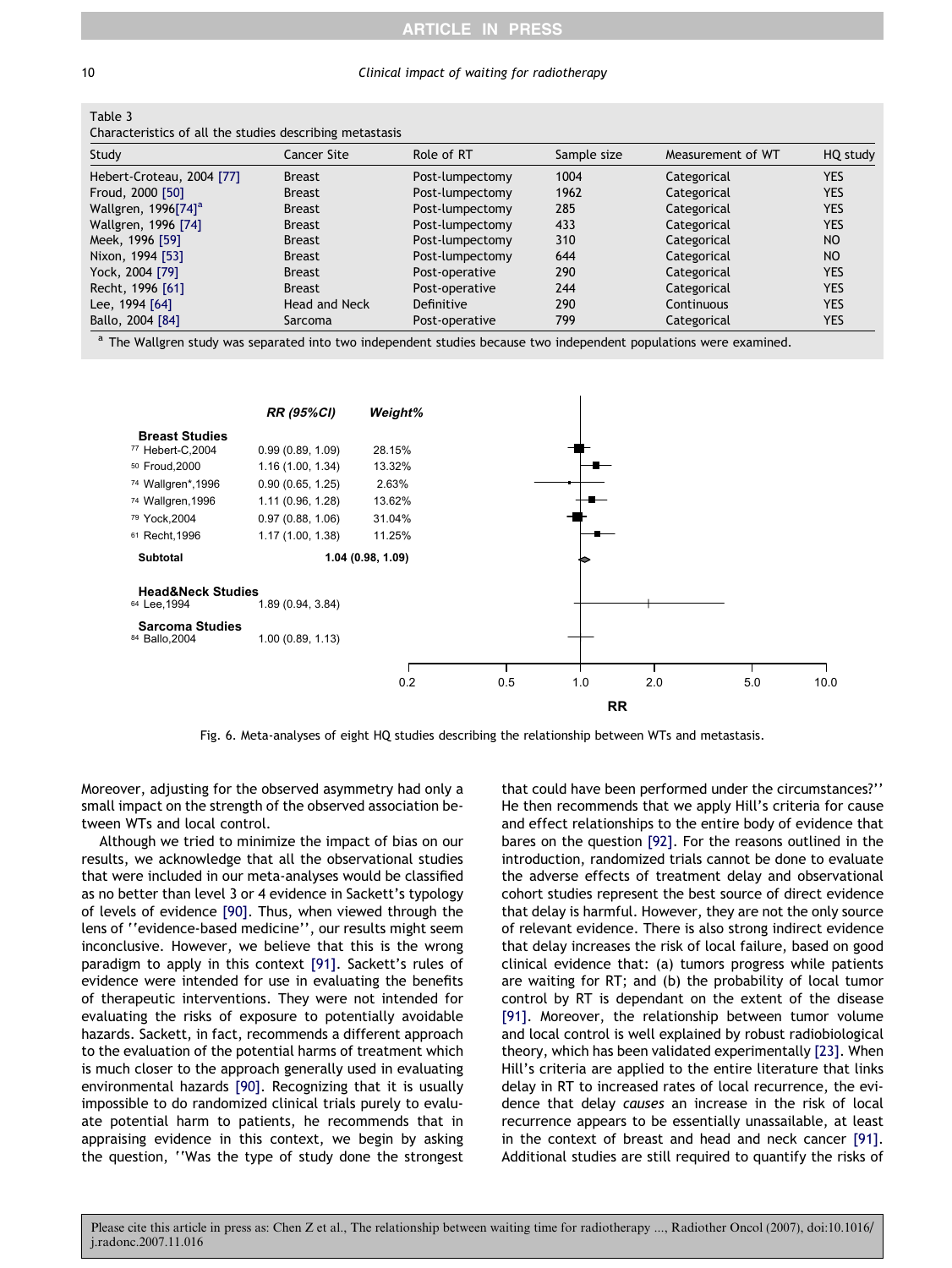# ARTICLE IN PRESS

#### Z. Chen et al. / Radiotherapy and Oncology xx (2007) xxx–xxx 11

<span id="page-10-0"></span>

| Table 4                                                        |  |  |  |
|----------------------------------------------------------------|--|--|--|
| Characteristics of all the studies describing overall survival |  |  |  |

| Study                            | <b>Cancer Site</b> | Role of RT          | Sample size | Measurement of RT | HQ study   |
|----------------------------------|--------------------|---------------------|-------------|-------------------|------------|
| Mikeljevic, 2004 [78]            | <b>Breast</b>      | Post-lumpectomy     | 7800        | Categorical       | NO         |
| Hebert-Croteau, 2004 [77]        | <b>Breast</b>      | Post-lumpectomy     | 1004        | Categorical       | <b>YES</b> |
| Wallgren, 1996 [74] <sup>a</sup> | <b>Breast</b>      | Post-lumpectomy     | 285         | Categorical       | <b>YES</b> |
| Wallgren, 1996 [74]              | <b>Breast</b>      | Post-lumpectomy     | 433         | Categorical       | <b>YES</b> |
| Leonard, 1995 [58]               | <b>Breast</b>      | Post-lumpectomy     | 261         | Categorical       | NO         |
| Hartsell, 1995 [55]              | <b>Breast</b>      | Post-lumpectomy     | 84          | Categorical       | NO         |
| Recht, 1996 [61]                 | <b>Breast</b>      | Post-operative      | 244         | Categorical       | <b>YES</b> |
| Buchholz, 1993 [56]              | <b>Breast</b>      | Post-operative      | 105         | Categorical       | NO         |
| Hansen, 2005 [88]                | Head and Neck      | Definitive          | 544         | Continuous        | <b>YES</b> |
| Leon, 2003 [82]                  | Head and Neck      | Definitive          | 800         | Categorical       | <b>YES</b> |
| Fortin, 2002 [63]                | Head and Neck      | Definitive          | 623         | Categorical       | <b>YES</b> |
| Marshak, 2004 [80]               | Head and Neck      | Post-operative      | 44          | Categorical       | <b>YES</b> |
| Kajanti, 1991 [68]               | Head and Neck      | Post-operative      | 63          | Categorical       | <b>YES</b> |
| Do, 2000 [73]                    | <b>Brain</b>       | Definitive          | 182         | Continuous        | <b>YES</b> |
| Choan, 2005 [83]                 | Cervix             | Definitive          | 200         | Continuous        | <b>YES</b> |
| Wurschmidt, 1997 [72]            | Lung               | Post-operative      | 340         | Continuous        | <b>YES</b> |
| Ballo, 2004 [84]                 | Sarcoma            | Post-operative      | 799         | Categorical       | <b>YES</b> |
| Ampil, 1999 [71]                 | various            | Cranial irradiation | 92          | Categorical       | <b>YES</b> |

<sup>a</sup> The Wallgren study was separated into two independent studies because two independent populations were examined.



Fig. 7. Meta-analyses of 14 HQ studies describing the relationship between WTs and overall survival.

delay more thoroughly and to identify potential differences in risk among different cancer sites, but at present there is no evidence that delay is safe in any context.

For the purposes of policy development, absolute risks are more relevant than relative risks. We therefore converted the RRs derived from the meta-analyses into estimates of the

Please cite this article in press as: Chen Z et al., The relationship between waiting time for radiotherapy ..., Radiother Oncol (2007), doi:10.1016/ j.radonc.2007.11.016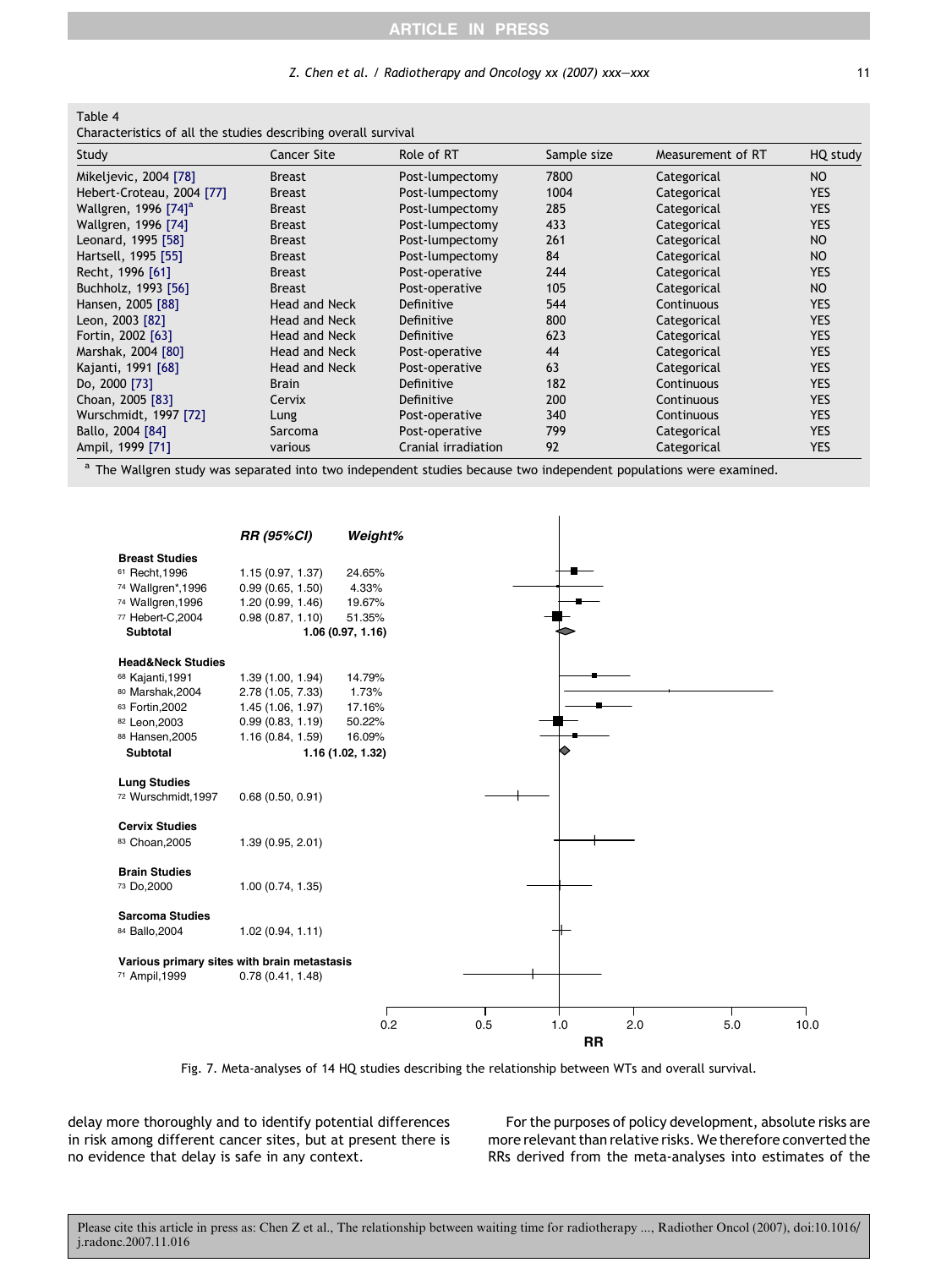<span id="page-11-0"></span>increment in risk attributable to an increment of one month in the WT for RT. In these calculations, the mean of the local recurrence rates reported in the groups with the shortest WT in each study was used to estimate the baseline rate of local recurrence. The mean baseline rate of local recurrence following post-operative RT for breast cancer was 8.5%, with a range of  $2.0-13.0%$ . The observed RR<sub>local recurrence/month</sub> = 1.11 for post-operative RT for breast cancer therefore translates into an absolute increase in the risk of recurrence of 1.0% per month of delay in starting RT. The mean baseline rate of local recurrence following post-operative RT for head and neck cancer was 22.7%, with a range of 9.9–25.5%. The observed RRlocal recurrence/month = 1.28 for post-operative RT for head and neck cancer therefore translates into an absolute increase in the risk of recurrence of 6.3% per month of delay. The mean baseline rate of local recurrence following definitive RT for head and neck cancer was 24.7%, with a range of 9.0-27.0%. The observed  $RR_{local recurrence/month}$  = 1.15 for definitive RT for head and neck cancer therefore translates into an absolute increase in the risk of recurrence of 3.7% per month of delay.

Although the average increase in risk per month of delay in the individual patient is not large, it may have a very important detrimental effect on the overall value of an RT program because it potentially affects every patient who needs RT. As pointed out recently by Ravnsbaek et al. [5], one of the sad ironies of modern radiotherapy in some publicly funded health systems is that the negative effects of the prevailing delays in RT are probably sufficient to cancel out the positive effects of the many advances in radiotherapeutics of the last twenty years. The obverse of this is that shortening WTs represents a straightforward opportunity to improve local control rates across the board. An RT program with chronic waiting list could expect to achieve an absolute increase in local control of 5% and 10% in head and neck cancer simply by reducing its WT by 6 weeks.

How long, then, is it reasonable for patients to wait for RT? Given that there is no theoretical reason to believe that there is a threshold below which delay is safe, we believe that it is prudent to apply the principle that delays in RT should be As Short As Reasonably Achievable (ASARA), modeled on the ALARA principle which guides risk management in the field of radiation protection [\[23\].](#page-12-0) The involvement of a broad range of stakeholders is now required to translate that principle into context specific, operational guidelines.

#### Acknowledgements

This work was supported by a grant from Canadian Institutes of Health Research. The authors thank Drs. Vujovic, Froud, Olivotto and Kajanti, for their support and for providing additional information about their previously published case series.

\* Corresponding author. William J. Mackillop, Division of Cancer Care and Epidemiology, QCRI Level 2, Queen's University, Kingston, Ont., Canada. E-mail address: [William.Mackillop@krcc.on.ca](mailto:William.Mackillop@krcc.on.ca)

Received 12 July 2007; received in revised form 13 November 2007; accepted 14 November 2007

#### References

- [1] Klausen OG, Olofsson J, Rosengren B. A long waiting time for radiotherapy: not acceptable for patients with neoplasms. Tidsskr Nor Laegeforen 1989;109:2324–5.
- [2] Ash D, Barrett A, Hinks A, Squire C. Re-audit of radiotherapy waiting times 2003. Clin Oncol (R Coll Radiol) 2004;16:387–94.
- [3] Denham JW, Hamilton CS, Joseph DJ. How should a waiting list for treatment be managed? Australas Radiol 1992;36:274–5.
- [4] Anonymous. Radiotherapy services. Ministry of Health, New Zealand. N Z Health Hospital 1996;48:23–24.
- [5] Jensen AR, Nellemann HM, Overgaard J. Tumor progression in waiting time for radiotherapy in head and neck cancer. Radiother Oncol 2007;84:5–10.
- [6] Schafer C, Nelson K, Herbst M. Waiting for radiotherapy a national call for ethical discourse on waiting lists in radiotherapy: findings from a preliminary survey. Strahlenther Onkol 2005;181:9–19.
- [7] Esco R, Palacios A, Pardo J, Biete A, Carceller JA, Veiras C, et al. Infrastructure of radiotherapy in Spain: a minimal standard of radiotherapy resources. Int J Radiat Oncol Biol Phys 2003;56:319–27.
- [8] Gabriele P, Malinverni G, Bona C, Manfredi M, Delmastro E, Gatti M, et al. Are quality indicators for radiotherapy useful in the evaluation of service efficacy in a new based radiotherapy institution? Tumori 2006;92:496–502.
- [9] Mackillop WJ, Fu H, Quirt CF, Dixon P, Brundage M, Zhou Y. Waiting for radiotherapy in Ontario. Int J Radiat Oncol Biol Phys 1994;30:221–8.
- [10] Mackillop WJ, Zhou S, Groome P, Dixon P, Cummings BJ, Hayter C, et al. Changes in the use of radiotherapy in Ontario 1984–1995. Int J Radiat Oncol Biol Phys 1999;44:355–62.
- [11] Mackillop WJ. Killing time: the consequences of delays in radiotherapy. Radiother Oncol 2007;84:1–4.
- [12] Hall E, Giaccia AJ. Radiobiology for the radiologist. 6th ed. Philadelphia (PA): Lippincott Williams & Wilkins; 2006.
- [13] Webb S, Nahum AE. A model for calculating tumour control probability in radiotherapy including the effects of inhomogeneous distributions of dose and clonogenic cell density. Phys Med Biol 1993;38:653–66.
- [14] Dubois JB, Salomon A, Gary-Bobo J, Pourquier H, Pujol H. Exclusive radical radiation therapy in breast carcinoma. Radiother Oncol 1991;20:24–9.
- [15] Fletcher GH. Clinical dose response curves of human malignant epithelial tumours. Br J Radiol 1973;46:151.
- [16] Overgaard J, Hansen HS, Jorgensen K, Hjelm Hansen M. Primary radiotherapy of larynx and pharynx carcinoma–an analysis of some factors influencing local control and survival. Int J Radiat Oncol Biol Phys 1986;12:515–21.
- [17] Perez CA, Grigsby PW, Nene SM, Camel HM, Galakatos A, Kao MS, et al. Effect of tumor size on the prognosis of carcinoma of the uterine cervix treated with irradiation alone. Cancer 1992;69:2796–806.
- [18] Sutcliffe SB, Gospodarowicz MK, Bush RS, Brown TC, Chua T, Bean HA, et al. Role of radiation therapy in localized non-Hodgkin's lymphoma. Radiother Oncol 1985;4:211–23.
- [19] Spratt JS, Meyer JS, Spratt JA. Rates of growth of human neoplasms: Part II. J Surg Oncol 1996;61:68–83.
- [20] Friberg S, Mattson S. On the growth rates of human malignant tumors: implications for medical decision making. J Surg Oncol 1997;65:284–97.
- [21] Shackney SE, McCormack GW, Cuchural Jr GJ. Growth rate patterns of solid tumors and their relation to responsiveness to therapy: an analytical review. Ann Intern Med 1978;89:107–21.
- [22] Waaijer A, Terhaard CH, Dehnad H, Hordijk GJ, van Leeuwen MS, Raaymakers CP, et al. Waiting times for radiotherapy: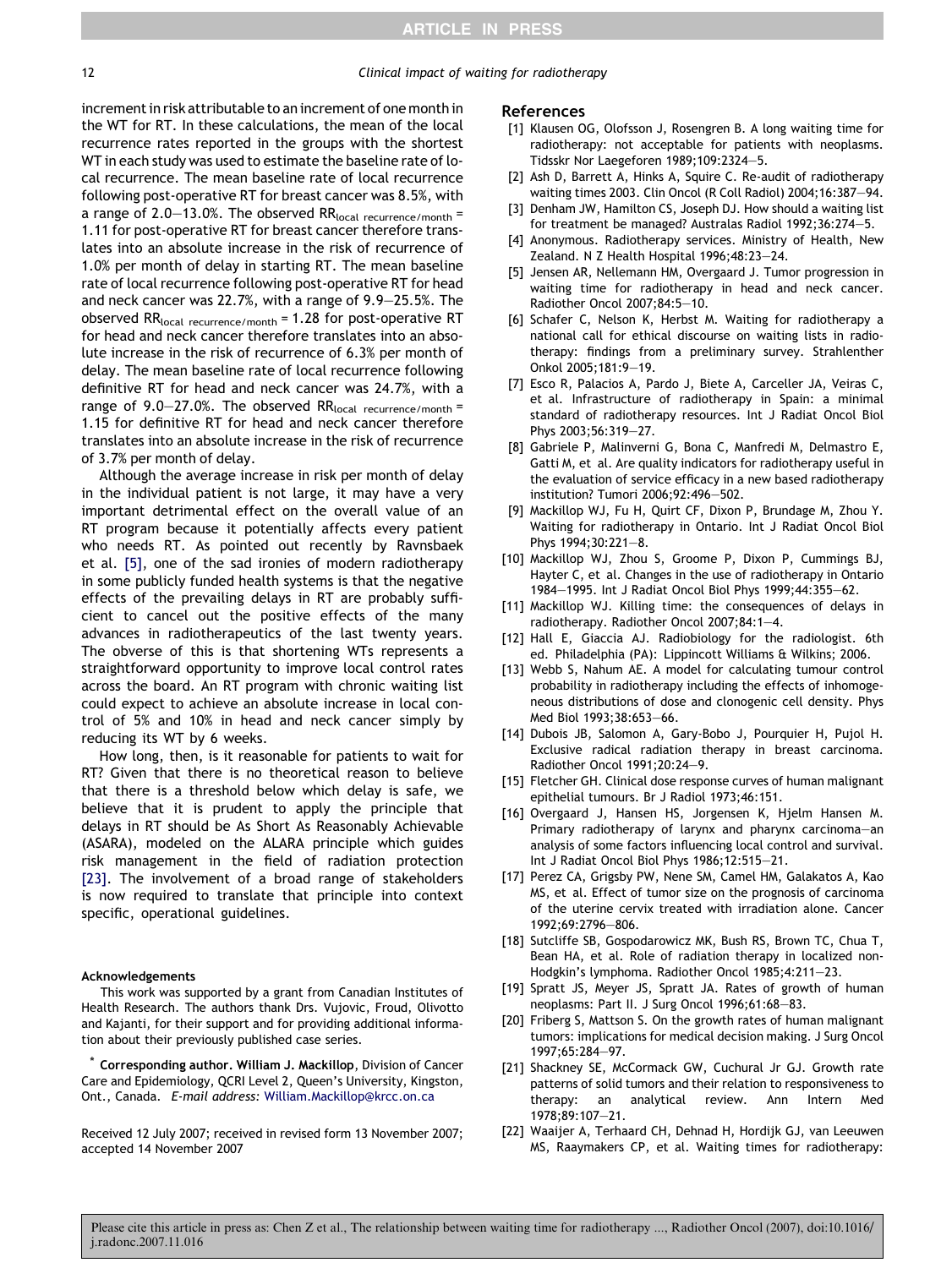<span id="page-12-0"></span>consequences of volume increase for the TCP in oropharyngeal carcinoma. Radiother Oncol 2003;66:271–6.

- [23] Mackillop WJ, Bates JH, O'Sullivan B, Withers HR. The effect of delay in treatment on local control by radiotherapy. Int J Radiat Oncol Biol Phys 1996;34:243–50.
- [24] Sackett DL. Rules of evidence and clinical recommendations on the use of antithrombotic agents. Chest 1989;95:2S–4S.
- [25] Sanmartin C, Shortt SE, Barer ML, Sheps S, Lewis S, McDonald PW. Waiting for medical services in Canada: lots of heat, but little light. CMAJ 2000;162:1305–10.
- [26] Bardell T, Belliveau P, Kong W, Mackillop WJ. Waiting times for cancer surgery in Ontario: 1984–2000. Clin Oncol (R Coll Radiol) 2006;18:401–9.
- [27] Levy AR, Sobolev BG, Hayden R, Kiely M, Fitzgerald JM, Schechter MT. Time on wait lists for coronary bypass surgery in British Columbia, Canada, 1991–2000. BMC Health Serv Res 2005;5:22.
- [28] Hatch WV, Trope GE. Waiting times for eye surgery at a Toronto teaching hospital. Can J Ophthalmol 2004;39:31–7.
- [29] Ipsos News Centre. Canadians agree that a patient wait time guarantee is the most important priority for Canada's New Government. 11.29.2006.
- [30] Health Canada. Backgrounder on Wait Times. [<http://](http://hc-sc.gc.ca/ahc-asc/media/nr-cp/2005/2005_816R1_e.html) [hc-sc.gc.ca/ahc-asc/media/nr-cp/2005/2005\\_81bk1\\_e.html](http://hc-sc.gc.ca/ahc-asc/media/nr-cp/2005/2005_816R1_e.html)> November 30, 2007.
- [31] Joshi NP, Noseworthy FT, Noseworthy TW. Waiting time care guarantees: necessity or nemesis? Health Manage Forum 2006;19:35–9.
- [32] Huang J, Barbera L, Brouwers M, Browman G, Mackillop WJ. Does delay in starting treatment affect the outcomes of radiotherapy? A systematic review. J Clin Oncol 2003;21:555–63.
- [33] Benk V, Fisher A, Glazer D, Paszat L. Impact of radiation wait times on risk of local recurrence of breast cancer: early stage cancer with no chemotherapy.Ottawa: Canadian Coordinating Office for Health Technology Assessment <[http://www.cad](http://www.cadth.ca/index.php/en/publication/466)[th.ca/index.php/en/publication/466>](http://www.cadth.ca/index.php/en/publication/466) November 30, 2007.
- [34] Fietkau R. Effects of the time interval between surgery and radiotherapy on the treatment results. Strahlenther Onkol 2000;176:452–7.
- [35] Ruo Redda MG, Verna R, Guarneri A, Sannazzari GL. Timing of radiotherapy in breast cancer conserving treatment. Cancer Treat Rev 2002;28:5–10.
- [36] Heimüller R. L'effet du délai de la radiothérapie adjuvante sans chimiothérapie sur les résultats du traitement conservateur du sein: revue systématique. Montréal: Agence d'évaluation des technologies et des modes d'intervention en santé 2006.
- [37] Hebert-Croteau N, Freeman CR, Latreille J, Brisson J. Delay in adjuvant radiation treatment and outcomes of breast cancer– a review. Breast Cancer Res Treat 2002;74:77–94.
- [38] Greenland S. Meta analysis. In: Rothman KJ, Greenland S, editors. Modern epidemiology. 2nd ed. Philadelphia: Lippincott-Raven Publishers; 1998. p. 643–73.
- [39] Greenland S, Longnecker MP. Methods for trend estimation from summarized dose–response data, with applications to meta-analysis. Am J Epidemiol 1992;135:1301–9.
- [40] Higgins JP, Thompson SG, Deeks JJ, Altman DG. Measuring inconsistency in meta-analyses. BMJ 2003;327:557–60.
- [41] Higgins JP, Thompson S. Quantifying heterogeneity in a metaanalysis. Stat Med 2002;21:1539–58.
- [42] Higgins JPT, Green S, editors. Cochrane Handbook for Systematic Reviews of Interventions 4.2.6. [updated September 2006]. In: The Cochrane Library, Issue 4, 2006. Chichester, UK: John Wiley & Sons, Ltd.
- [43] Egger M, Davey Smith G, Schneider M, Minder C. Bias in metaanalysis detected by a simple, graphical test. BMJ 1997;315:629–34.
- [44] Duval S, Tweedie R. Trim and fill: a simple funnel-plot-based method of testing and adjusting for publication bias in metaanalysis. Biometrics 2000;56:455–63.
- [45] Duval S, Tweedie R. A nonparametric ''Trim and Fill'' method of accounting for publication bias in meta-analysis. J Am Stat Assoc 2000;95:89–98.
- [46] Fourquet A, Dreyfus H, Colombani H, Maher M, Gozy M, Campana F, et al. Influence of surgery-radiotherapy interval on recurrence in breast-conserving treatment of small breast cancer. Int J Radiation Oncol Biol Phys 1995;32(Suppl):260.
- [47] Whelan TJ, Clark RM, Levine MN, Willan A, McCulloch P, Lipa M, et al. The effect of delay in initiating radiotherapy postlumpectomy on local breast recurrence. In J Radiat Oncol Biol Phys 1996;36:280.
- [48] Clarke DH, Le MG, Sarrazin D, Lacombe MJ, Fontaine F, Travagli JP, et al. Analysis of local-regional relapses in patients with early breast cancers treated by excision and radiotherapy: experience of the Institut Gustave-Roussy. Int J Radiat Oncol Biol Phys 1985;11:137–45.
- [49] Vujovic O, Perera F, Dar AR, Stitt L, Yu E, Voruganti SM, et al. Does delay in breast irradiation following conservative breast surgery in node-negative breast cancer patients have an impact on risk of recurrence? Int J Radiat Oncol Biol Phys 1998;40:869–74.
- [50] Froud PJ, Mates D, Jackson JS, Phillips N, Andersen S, Jackson SM, et al. Effect of time interval between breast-conserving surgery and radiation therapy on ipsilateral breast recurrence. Int J Radiat Oncol Biol Phys 2000;46:363–72.
- [51] Ampil FL, Burton GV, Li BD, Mills GM, Radiotherapy with and without chemotherapy after breast conservation surgery for early stage breast cancer: a review of timing. Eur J Gynaecol Oncol 1999;20:254–7.
- [52] Bahena J, Labastida Almendaro S, Ayala Hernandez JR, Fernandez Orozco A. Impact of the interval between surgery and radiotherapy in the initial phases of breast cancer in patients who did not receive systemic adjuvant therapy. Ginecol Obstet Mex 1998;66:87–91.
- [53] Nixon AJ, Recht A, Neuberg D, Connolly JL, Schnitt S, Abner A, et al. The relation between the surgery-radiotherapy interval and treatment outcome in patients treated with breastconserving surgery and radiation therapy without systemic therapy. Int J Radiat Oncol Biol Phys 1994;30:17–21.
- [54] Slotman BJ, Meyer OW, Njo KH, Karim AB. Importance of timing of radiotherapy in breast conserving treatment for early stage breast cancer. Radiother Oncol 1994;30:206–12.
- [55] Hartsell WF, Recine DC, Griem KL, Murthy AK. Delaying the initiation of intact breast irradiation for patients with lymph node positive breast cancer increases the risk of local recurrence. Cancer 1995;76:2497–503.
- [56] Buchholz TA, Austin-Seymour MM, Moe RE, Ellis GK, Livingston RB, Pelton JG, et al. Effect of delay in radiation in the combined modality treatment of breast cancer. Int J Radiat Oncol Biol Phys 1993;26:23–35.
- [57] Recht A, Come SE, Gelman RS, Goldstein M, Tishler S, Gore SM, et al. Integration of conservative surgery, radiotherapy, and chemotherapy for the treatment of early-stage, node-positive breast cancer: sequencing, timing, and outcome. J Clin Oncol 1991;9:1662–7.
- [58] Leonard CE, Wood ME, Zhen B, Rankin J, Waitz DA, Norton L, et al. Does administration of chemotherapy before radiotherapy in breast cancer patients treated with conservative surgery negatively impact local control? J Clin Oncol 1995;13:2906–15.
- [59] Meek AG, Park TL, Weiss TA, Bethune WA. Effect of delayed radiation therapy on local control in breast conservation therapy. Radiology 1996;200:615–9.
- [60] McCormick B, Norton L, Yao TJ, Yahalom J, Petrek JA. The impact of the sequence of radiation and chemotherapy on